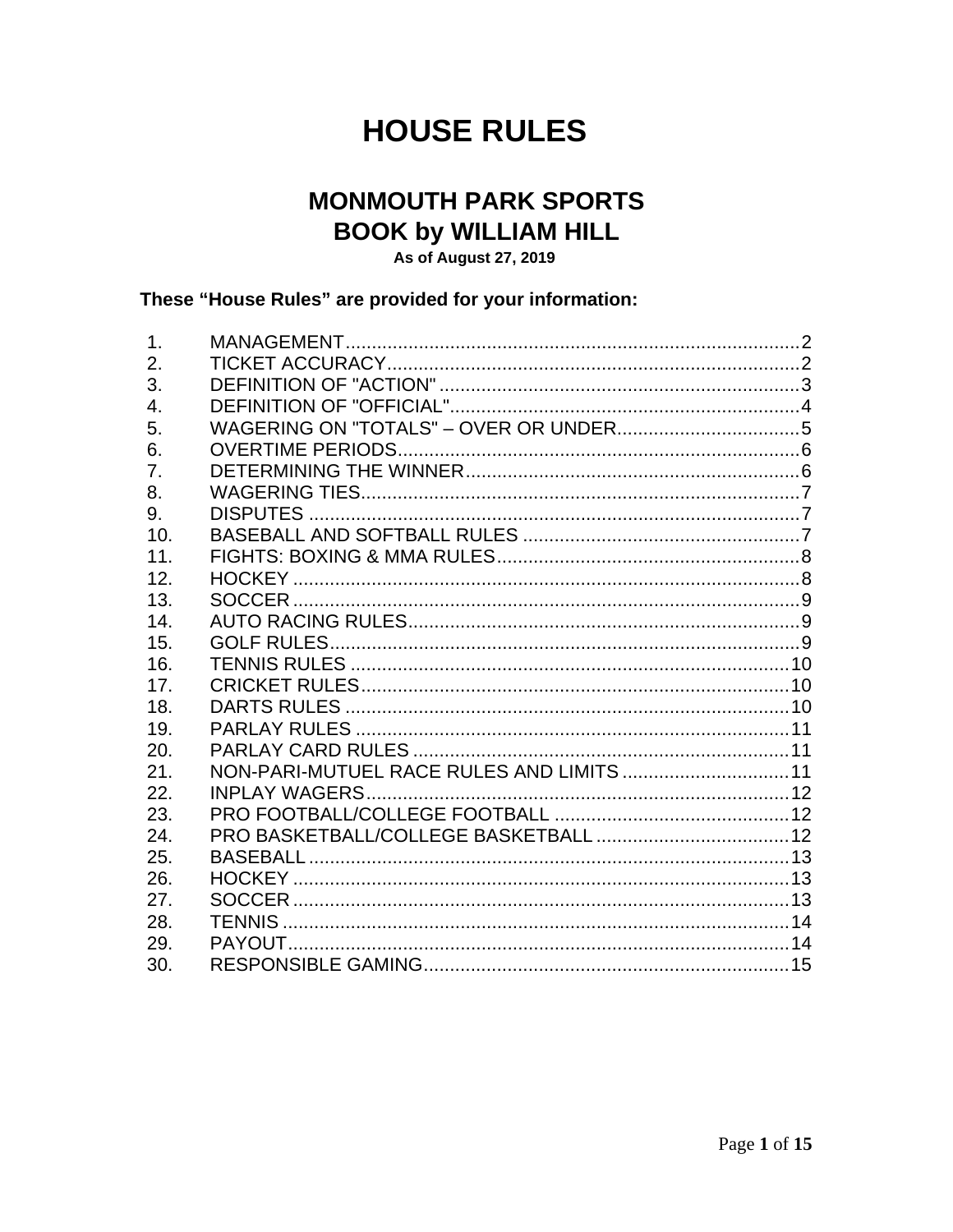#### **1. MANAGEMENT**

- a. Management reserves the right to add, delete, or change the House Rules and/or payoff odds subject to regulatory approval of the New Jersey Division of Gaming Enforcement (DGE).
- b. Management reserves the right to refuse any wager or delete or limit any selection(s) prior to the acceptance of the wagers.
- c. Management determines the minimum and maximum wagers on all events.
- d. The use of two-way electronics communication devices while you are at the counter placing a wager is prohibited.
- e. New Jersey law prohibits persons under the age of 21 from wagering, collecting winning wagers or loitering in or about the Sports Book area.
- f. All wagers will be deemed to have been accepted from the individual placing the wager only, and not on behalf of any entity.
- g. Accepting telephone or electronic wagers from outside the state of New Jersey is strictly prohibited.
- h. Payoffs over \$10,000 may be delayed until the next regular banking day.
- i. Wagers may be accepted at other than the posted odds, please check your ticket prior to leaving the window.
- j. Wagering rules and conditions are subject to change; please refer to odds sheets/displays for details. If there is a conflict between a stipulation on an odds sheet/display and these House Rules the stipulation on the odds sheet/display will prevail.
- k. Management will keep a record of all point spreads, odds, final scores and related betting proposition statistics to protect both the customer and Sports Book in case of an obvious computer, mechanical, technical or human error.
- l. Patrons may fund wagers via the following methods:
	- Retail teller terminals accept cash, winning tickets, or cash vouchers from the kiosk
	- Kiosk terminals accept cash, winning tickets, or cash vouchers
	- Mobile or desktop wagering may be funded with cash, Pre-Paid Card, or ACH

# **2. TICKET ACCURACY**

a. Please check your ticket for accuracy as all tickets go as written after you leave the wagering counter. Once a wager is accepted by both parties, tickets will not be altered or voided except at the discretion of Management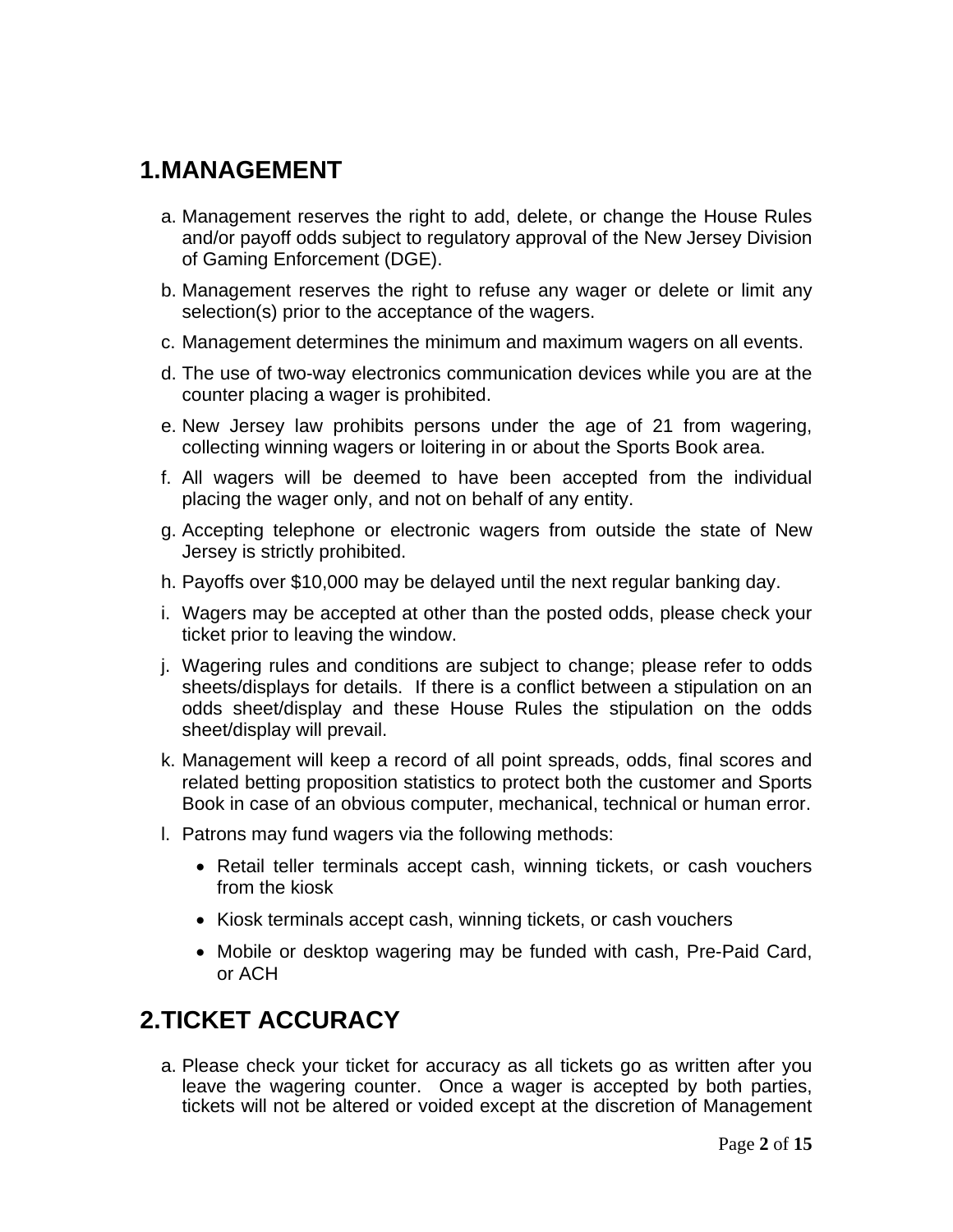and with the approval of both parties.

- b. The time on the tickets is Eastern Time.
- c. No winning wager will be paid without the customer copy of the wagering ticket, except for lost, stolen or unreadable tickets which will be honored as stated below.
- d. Management is not responsible for lost, stolen, altered or unreadable tickets. For all honored lost or stolen tickets, where the rightful owner of a winning ticket can be determined, payment will be made as soon as possible. For all lost, stolen or unreadable tickets where the rightful owner cannot be immediately determined the waiting period for honored claims will be 365 days from the date of event before processing for payment if applicable.
- e. Winning tickets are void after 365 days from conclusion of the event.

#### **3. DEFINITION OF "ACTION"**

- a. Except as noted below or otherwise specified, all events must be held within seven (7) days of the scheduled date to be considered "action."
- b. BASKETBALL, HOCKEY, BASEBALL, SOFTBALL, SOCCER,<br>AUSTRALIAN RULES FOOTBALL, LACROSSE, RUGBY and AUSTRALIAN RULES FOOTBALL, LACROSSE, RUGBY and VOLLEYBALL games must be played on the date scheduled for "action." If a game is postponed and/or rescheduled to a later date, said game will automatically constitute "no action."
- c. AUTO races are "action" when the first car crosses the start line after the green flag is dropped.
- d. FUTURE WAGERS are "action" as long as a winner is officially declared, regardless of team relocation, name change, league affiliation, playoff format, season length, etc.
- e. In all sports, with the exception of tennis, if any change in venue occurs from the originally scheduled location, there will be "no action" and wagers will be fully refunded.
- f. Both sides must start in any two-way matchup propositions.
- g. Any straight wager deemed "no action" will be refunded. If a parlay has a leg that is deemed "no action", the parlay will reduce by one selection (i.e. 4 team parlay becomes a 3-team parlay, 2-team parlay becomes a straight wager).
- h. For daily BASEBALL proposition wagers, all wagers constitute "action" regardless of the number of games completed, except for the BASEBALL "Grand Salami" in which case all scheduled games must go at least 8 ½ or 9 innings for there to be "action."
- i. For BASEBALL first inning wagers, the first inning must be fully completed for there to be "action"; otherwise, wagers are refunded. In the case of a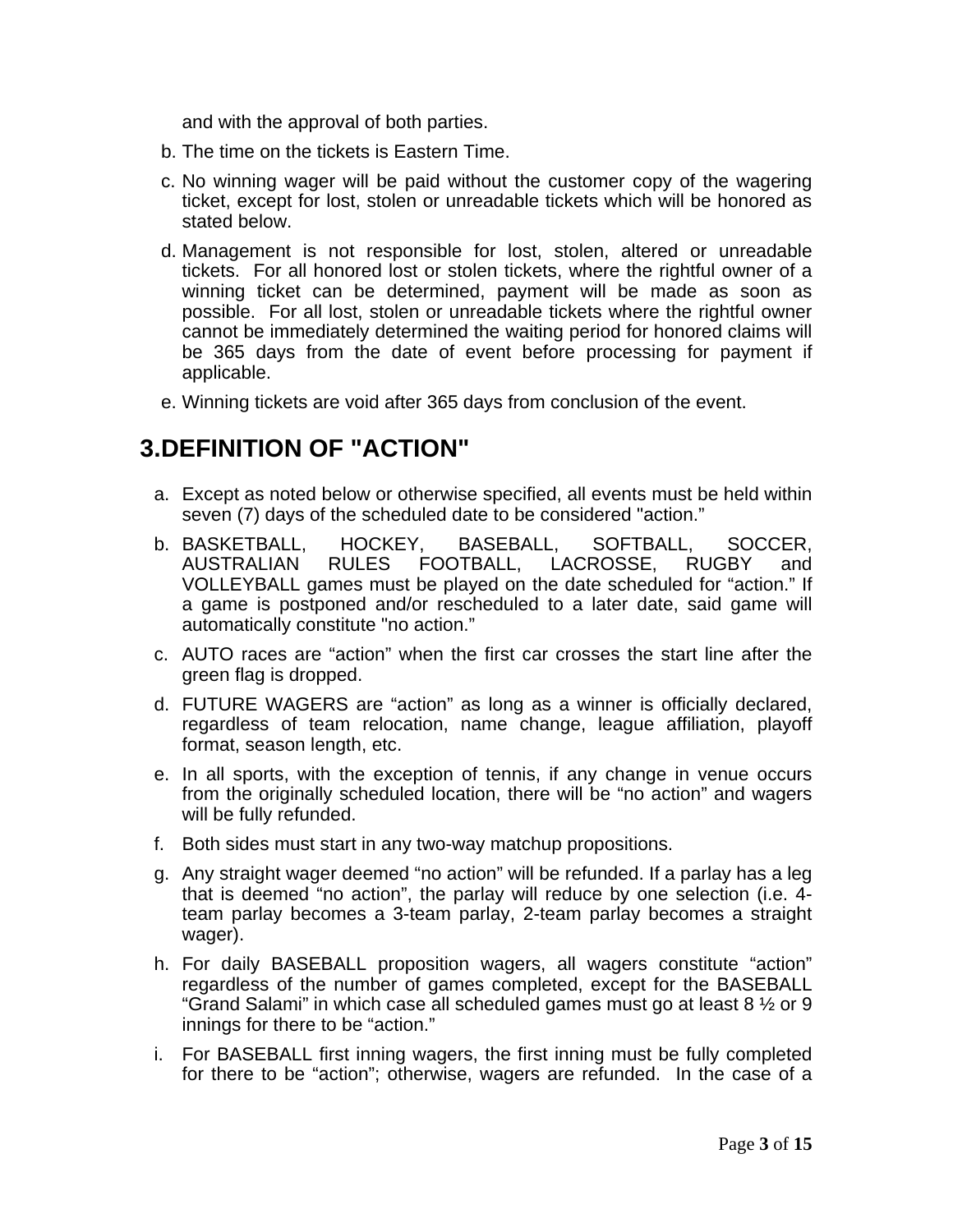pitching change, first inning yes-no run scored bets associated with that pitching matchup will be considered "no action".

- j. For player proposition bets to be considered "action", the following criteria must be met:
	- Football player must play
	- Baseball player must start
	- $\bullet$  Basketball player must play
	- $\bullet$  Hockey player must play
	- Soccer player must start. Additionally, extra time and penalty kick shootout statistics are not included.

# **4. DEFINITION OF "OFFICIAL"**

- a. BASEBALL (major league, minor league, and college): In all nine-inning scheduled games, winners and losers are "official" after nine innings of play unless the home team is leading after eight and one-half innings or the game is tied at the end of 9 innings and goes into extra innings. If a game goes into extra innings, winners and losers are "official" after the winner is decided after a full inning of play.
	- i. Called/suspended games must go a minimum of five innings, or four and one-half innings if the home team is ahead.
	- ii. The called/suspended games rule also applies to seven-inning scheduled games.
	- iii. If a game goes past five innings and is subsequently called/suspended, the winner is determined by the score after the last full inning of play. (For example, in a case in which the home team scores to tie or take the lead in the bottom half of the inning, which is not completed, and the game is subsequently called, the runs scored in that inning do not count for wagering purposes.)
	- iv. For first 5 innings wagers, if a game is suspended in the bottom of the  $5<sup>th</sup>$  inning with the home team ahead, all money line bets will be posted as official at the time of suspension, with the total being refunded.
- b. SOFTBALL (major league, minor league, and college): In all seven-inning scheduled games, winners and losers are "official" after seven innings of play unless the home team is leading after six and one-half innings or the game is tied at the end of seven innings and goes into extra innings. If a game goes into extra innings, winners and losers are "official" after the winner is decided after a full inning of play.
	- i. Called/suspended games must go a minimum of five innings, or four and one-half innings if the home team is ahead.
	- ii. If a game goes past five innings and is subsequently called/suspended, the winner is determined by the score after the last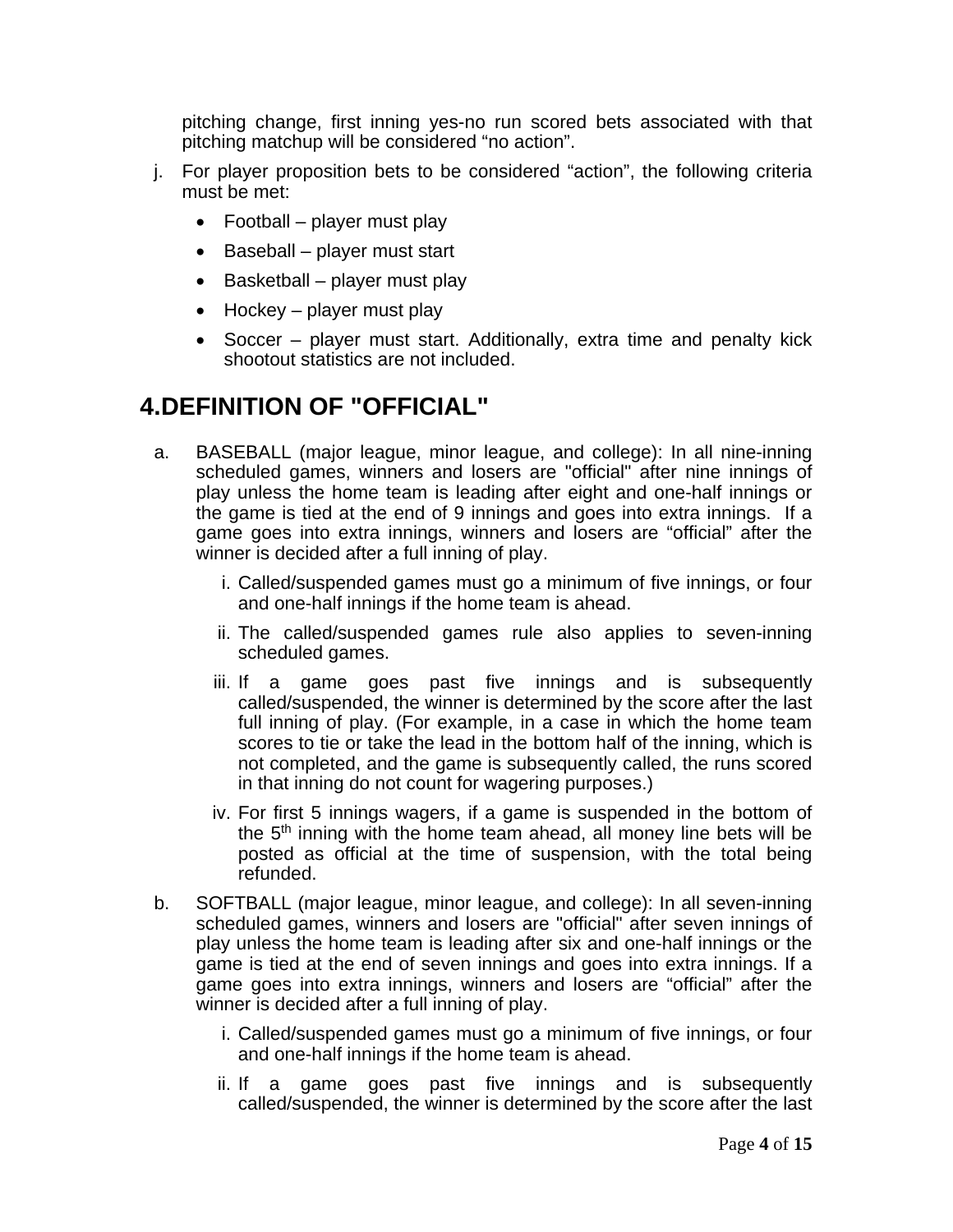full inning of play. (For example, in a case in which the home team scores to tie or take the lead in the bottom half of the inning, which is not completed, and the game is subsequently called, the runs scored in that inning do not count for wagering purposes.)

- c. BASKETBALL (college): After 35 minutes of play.
- d. BASKETBALL (professional): After 43 minutes of play.
- e. FIGHTS: When bell (buzzer, etc.) is sounded signifying the start of the opening round, the bout is considered "official", regardless of the scheduled length.
- f. FOOTBALL (both college and professional): After 55 minutes of play.
- g. HOCKEY (both college and professional): After 55 minutes of play.
- h. SOCCER: After 90 minutes of play.
- i. AUSTRALIAN RULES FOOTBALL: After 80 minutes of play.
- j. LACROSSE (both college and professional): After 55 minutes of play.
- k. RUGBY LEAGUE and RUGBY UNION: After 80 minutes of play.
- l. VOLLEYBALL (both college and professional): Match must be fully completed for action.
- m. AUTO: A race must be completed, and a winner declared within seven (7) days of the start of the race to be considered "official".
- n. GOLF: Tournaments must be completed within seven (7) days of the start of the tournament to be considered "official."
- o. OTHER: All other contests that involve a scheduled length of play or time limit must play to their conclusion or have five minutes or less of scheduled playing time remaining when the contest concludes in order to be considered "official" unless otherwise specified.

# **5. WAGERING ON "TOTALS" – OVER OR UNDER**

- a. When wagering on "totals" on contests involving a scheduled time limit, all game wagering rules applicable to minimum length of play requirements shall also apply to "totals" wagers (i.e. contests must play to their conclusion or have five minutes or less of scheduled playing time remaining for "totals" wagers to be considered "action").
- b. When wagering on baseball "totals" or "run lines," the game must go at least the regulation nine innings (eight and one-half if the home team is ahead) for a scheduled nine-inning game and seven innings (six and onehalf if the home team is ahead) for a scheduled seven-inning game.
	- i. If the game goes past regulation innings and is subsequently suspended or postponed, it is considered to have "action" and the winner and loser shall be determined by the score at the time the game is called/suspended. In the case where the home team does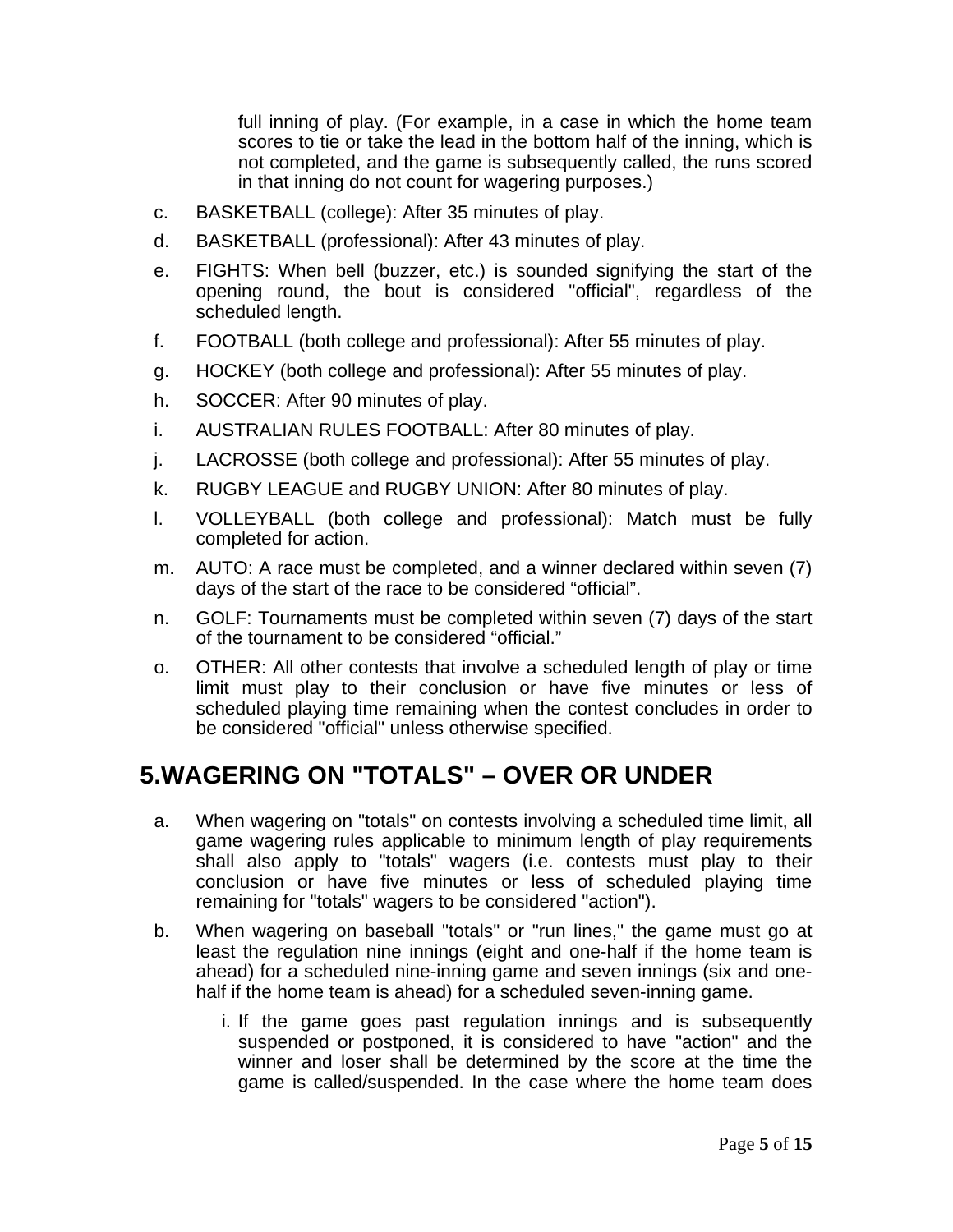not bat (complete their turn at bat) in the bottom half of an extrainning game, the score reverts back to the previous full inning of play.

- ii. When wagering before the start of a baseball game on "totals" or "run lines," pitchers will be automatically listed. A pitcher change before the game starts constitutes "no action."
- c. When wagering on softball "totals" or "run lines," the game must go at least the regulation seven innings (six and one-half if the home team is ahead).
	- i. If the game goes past regulation innings and is subsequently suspended or postponed, it is considered to have "action" and the winner and loser shall be determined by the score at the time the game is called/suspended. In the case where the home team does not bat (complete their turn at bat) in the bottom half of an extrainning game, the score reverts back to the previous full inning of play.
	- ii. When wagering before the start of a softball game on "totals" or "run lines," no pitchers will be listed; therefore, all wagers constitute "action."
- d. When wagering on soccer "totals", extra time and penalty kicks do not count towards the "total"; only 90 minutes plus injury time are counted.
- e. When wagering on football regular season win totals (both college and professional), teams must play the exact number of games on their schedule for "action". If there is a change in opponent, as long as the team plays the originally scheduled number of games, those bets are still declared as "action".

### **6. OVERTIME PERIODS**

- a. When wagering on "totals," overtime periods are counted in the final score, unless otherwise specified.
- b. On halftime or second half wagers, overtime periods are included as part of the second half, unless otherwise specified.

# **7. DETERMINING THE WINNER**

- a. The winner of an event or game will be determined on the date of the event's conclusion. Management does not recognize suspended games, protests, overturned decisions, changes to the score, etc. any time after the date that the event was completed. Management, at its sole discretion, may delay payment of winning wagers if the final score is questioned or challenged.
- b. The winner of an event or proposition wager that occurs while a game or match is in progress will be used to determine the winner as soon as the event is complete, regardless if the game or match is played to its conclusion, unless otherwise specified.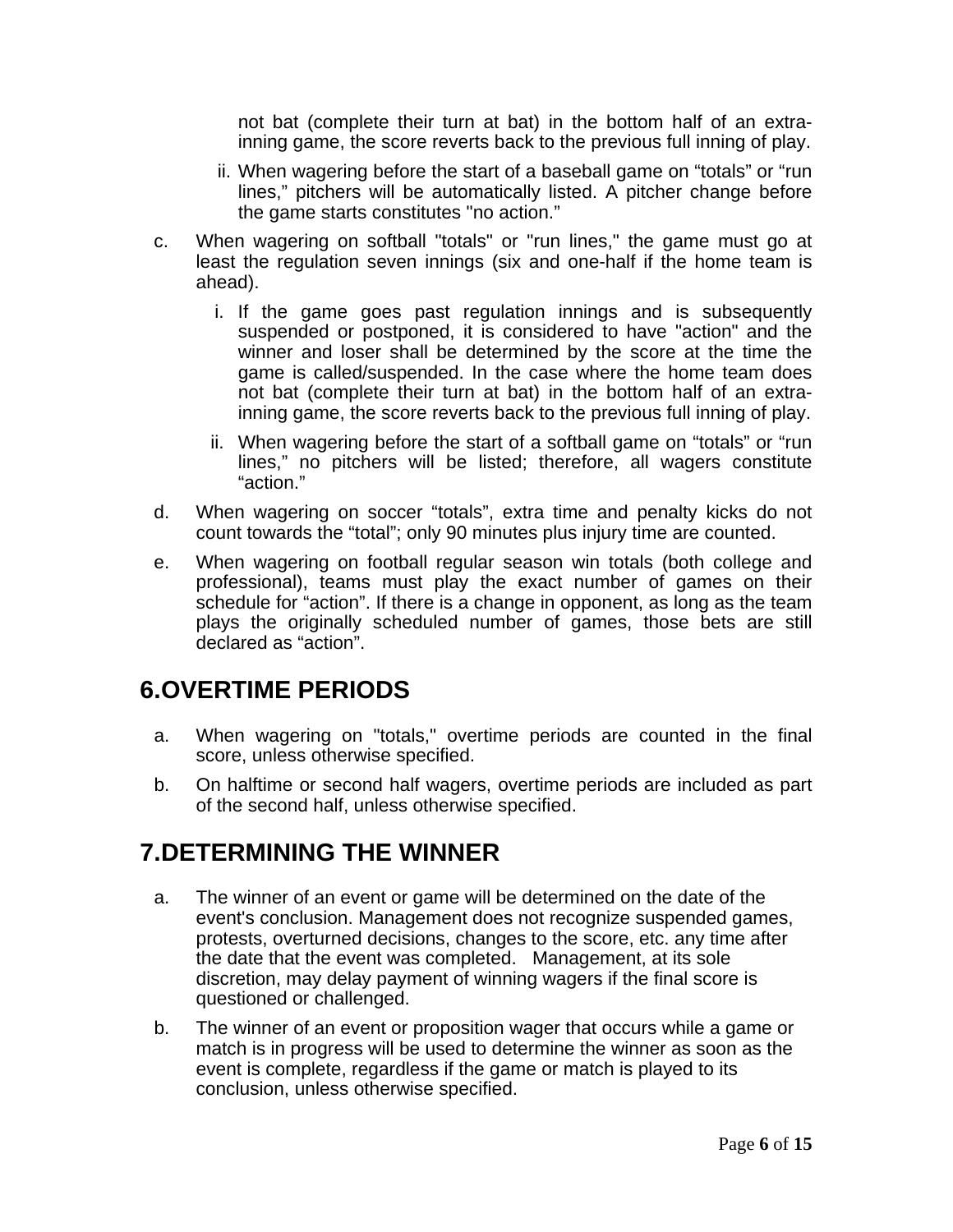### **8. WAGERING TIES**

- a. Straight wager, "no action" and the wager will be refunded.
- b. 2-team teaser, "no action" regardless of the outcome of the other team.
- c. Parlays and Teasers (other than 10/14 point), reduce by one selection.
- d. 10- and 14-Point Teasers on professional or college football, ties lose.

# **9. DISPUTES**

If you have any complaints, claims or disputes concerning any outcome regarding the services or any other activity, please promptly bring any complaint, claim, or dispute concerning any outcome regarding the services or any other activity to the attention of the management team at the "Monmouth Park Sports Book by William Hill."

Address and phone number are:

#### **Monmouth Park Racetrack**

**ATTN: "Monmouth Park Sports Book by William Hill" – Compliance Department 175 Oceanport Ave** 

**Oceanport, NJ 07757** 

**Phone: 732-222-5100** 

If we are unable to satisfactorily. resolve your issue, you may contact the new Jersey Division of Gaming Enforcement at:

**New Jersey Division of Gaming Enforcement 1300 Atlantic Avenue Atlantic City, NJ 08401 Phone: 609-984-0909 Email: info@NJDGE.org** 

# **10. BASEBALL AND SOFTBALL RULES**

- a. Professional baseball wagers are accepted in the following manner:
	- i. Action: Team against team regardless of the starting pitcher.
	- ii. One Specific Pitcher: A wager on or against one specific pitcher regardless of the other starting pitcher. The specified pitcher must start, or the wager is deemed "no action".
	- iii. Both Specified Pitchers: A wager that specifies both starting pitchers. Any variation constitutes "no action."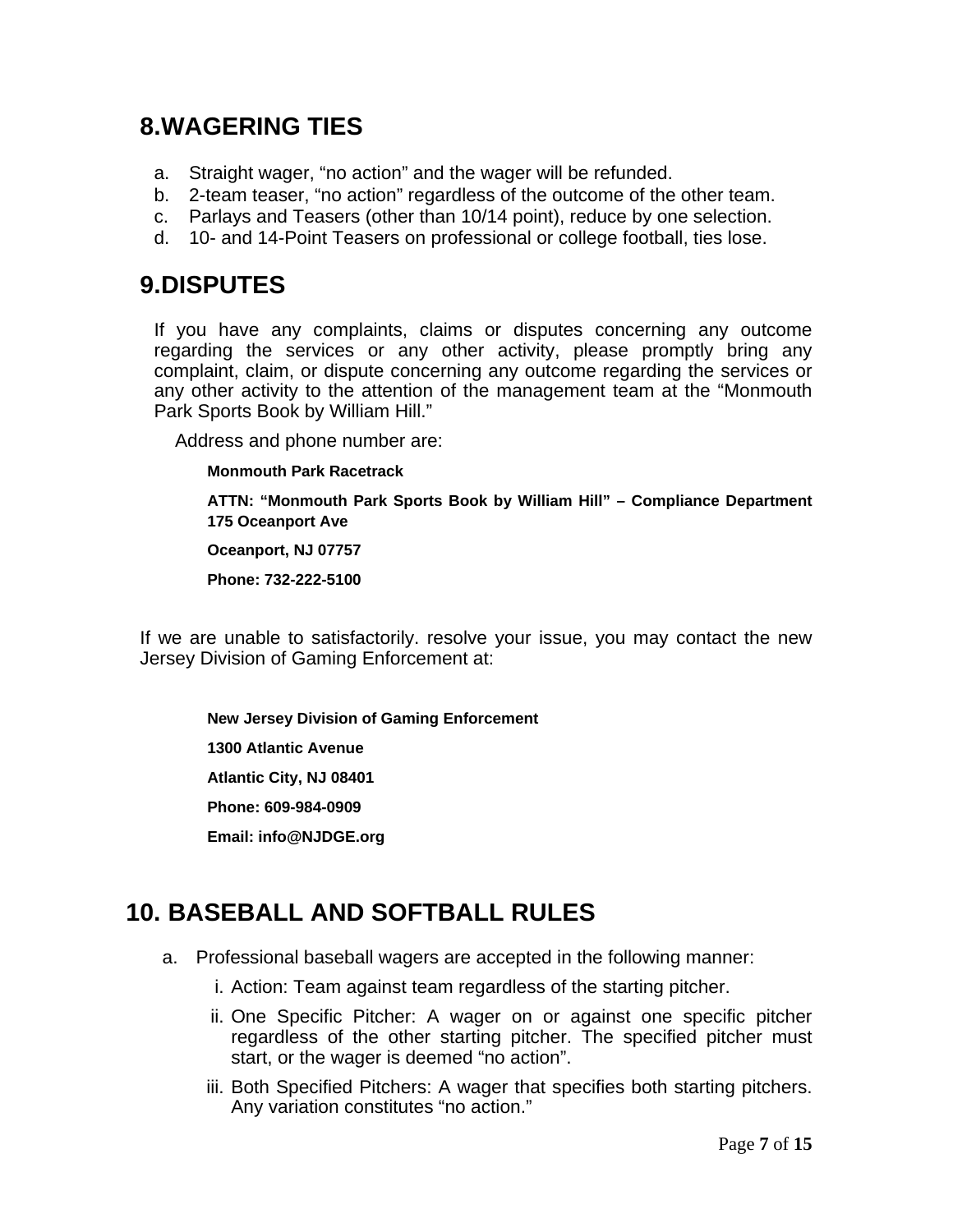- iv. NOTE: Each team's starting pitcher is defined, for wagering purposes, as the pitcher who throws the initial pitch.
- v. In the event of a change in pitcher(s) prior to the start of a baseball game, money line odds may be adjusted. If one scheduled pitcher starts against an unscheduled pitcher, "action" and "specified pitcher" wagers will be computed at the opening price established with the new pitcher.
- vi. First inning yes-no run scored, and total runs, hits and errors proposition wagers are automatically listed as "no action" due to a change in the scheduled starting pitcher.
- vii. For regular season series propositions, all bets are considered action, regardless of the number of actual games played versus the number of games scheduled in the series.
- b. All college baseball and softball wagers are "action," regardless of starting pitchers.
- c. Baseball parlay payoffs are computed using standard money line calculations.
- d. NOTE: for rules on "totals" and "run lines" reference section 5.

# **11. FIGHTS: BOXING & MMA RULES**

- a. A "full round" is defined as one in which the bell, buzzer, etc. has sounded signifying the conclusion of such round. If a fighter is counted out or the bout is officially stopped prior to the bell, buzzer, etc., such round is not considered a "full round" for wagering purposes.
- b. If a boxing or mixed martial arts fight ends at exactly 1:30 of a 3:00 minute round or 2:30 of a 5:00 minute round, whereas the fight lands exactly on the listed total, total bets will be refunded.
- c. In the event of a draw, wagers on who will win are "no action".
- d. All straight win wagers will have "action" regardless of any changes in weight class, scheduled length of the bout, or championship sanction unless otherwise stipulated. All round, knock-out ("K.O.") or decision proposition wagers are "no action" if the scheduled length of the bout is changed.
- e. On K.O. proposition wagers, K.O. includes knockout, technical knockout, disqualification, technical decision, or any other stoppage.
- f. On decision proposition wagers, "decision" means the fight must go the entire scheduled distance.
- g. In the event of a fight being declared a "no-contest", all wagers on that fight will be considered "no action".

### **12. HOCKEY**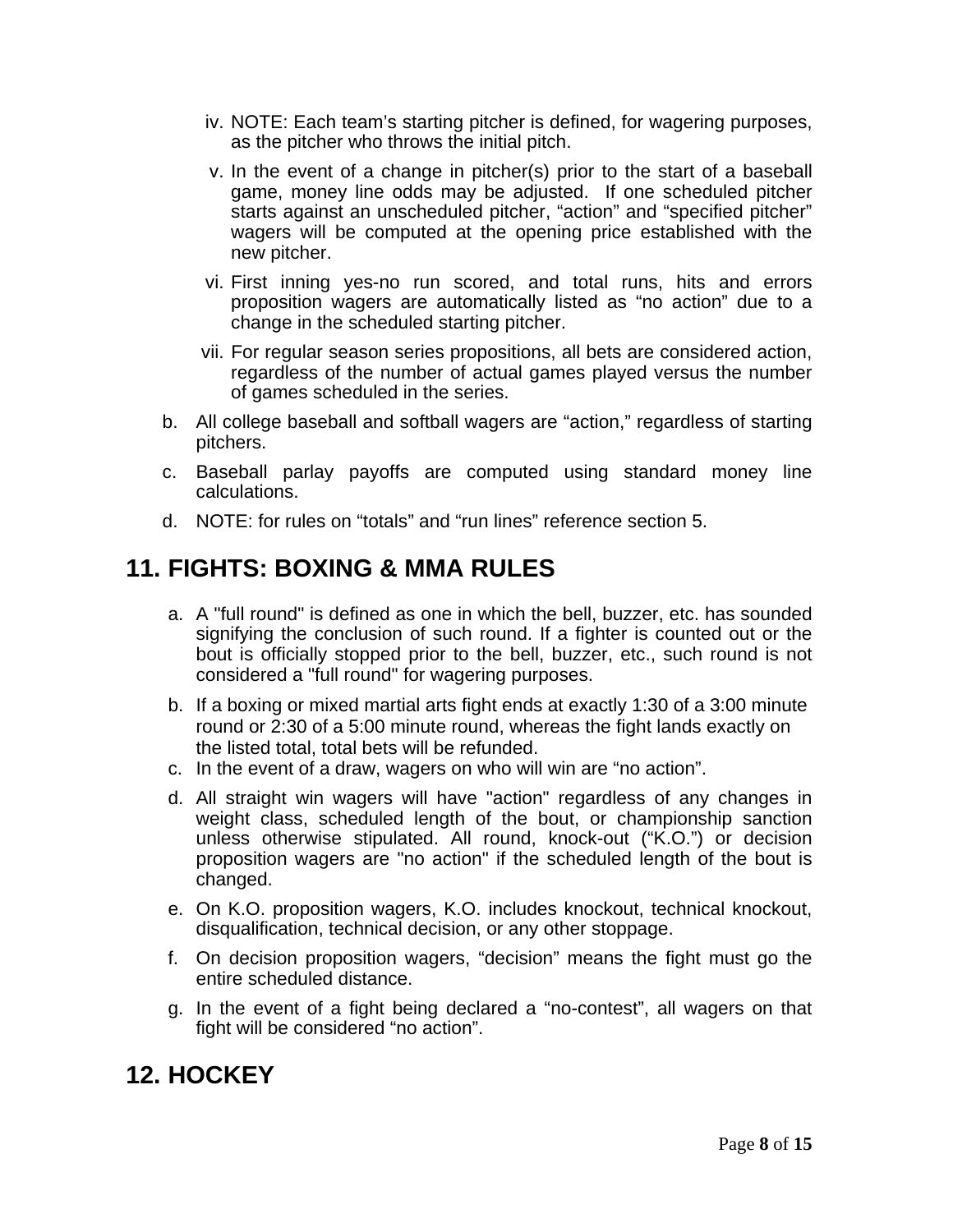- a. For professional hockey wagering purposes, in the event of a shootout, the winner is awarded one goal, which is considered in the determination of the winner and loser and counted toward the game total. For player yes-no goal scoring props, shootout goals do not count.
- b. For college hockey wagering purposes, regular season final scores will be determined by the rules of the particular conference. 3 on 3 and shootout results may not count towards the final score. In mid-season tournament games, all overtime and shootout results count towards the final score.

### **13. SOCCER**

- a. For all goal line, money line, and total wagers, the score at the end of 90 minutes, plus injury time minutes, will be used to determine winning and losing tickets; extra time and penalty kick shootouts do not count, unless otherwise specified.
- b. For 3-way wagering propositions: sides must win, lose or draw (each is a separate wagering interest).
- c. "To advance" wagers include the result of extra time and penalty kick shootouts.

# **14. AUTO RACING RULES**

- a. If a driver withdraws before attempting to qualify for a race, then all futures bets on that driver will be refunded, unless otherwise specified. If a driver attempts, but fails to qualify for the race, futures bets on that driver are considered "action".
- b. In driver matchup propositions, all drivers involved in any matchup must start or the wager is deemed "no action."
- c. If any driver in a matchup is substituted during the race, then the matchup is considered "no action."
- d. Wagers are accepted on drivers only, not on teams or cars, unless stipulated on the odds sheets/displays.
- e. The winner of driver matchups and race propositions will be based on the official finish order.
- f. For NASCAR, Xfinity Series and Truck Series races, race results will not be posted until after the post-race inspection is complete and the official order of finish is determined.

### **15. GOLF RULES**

a. If a golfer withdraws before the start of a tournament, all futures bets on that player will be refunded, unless otherwise specified.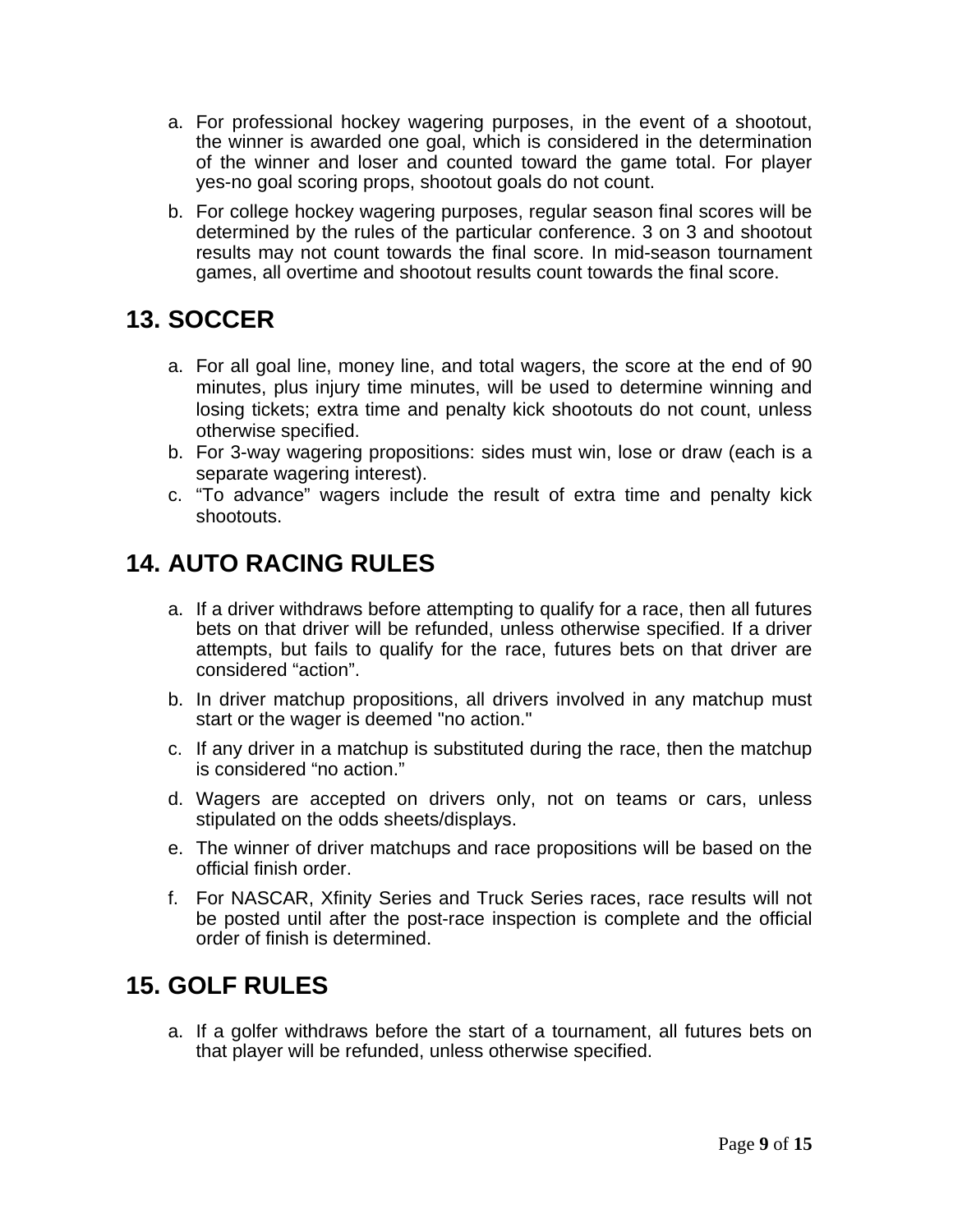- b. All golfers in a matchup must tee off to start the tournament for full tournament matchups or round for individual round matchups, or that matchup is "no action."
- c. Golfer with the lower score wins the matchup (with equal rounds played).
- d. If one golfer continues play after his opponent has missed the cut, withdrawn (WD) or been disqualified (DQ), the golfer who continues play wins his matchup.
- e. If both golfers in a matchup are in a play-off, the winner of the playoff wins matchup.

# **16. TENNIS RULES**

- a. If a player withdraws before the start of a tournament, all futures bets on that player will be refunded, unless otherwise specified.
- b. For matches, both players must start the match and the match must be fully completed for "action." Any retirements or disqualifications before the completion of the match will result in the match being declared "no action".
- c. For game handicap and total games wagers, the match must be fully completed for "action." Any retirements or disqualifications before the completion of the match will result in these wagers being declared "no action".
- d. For World Team Tennis, matches must be played on the scheduled day for "action".
- e. All tennis matches are "action" regardless of a venue or surface change, as long as they are fully completed.

# **17. CRICKET RULES**

- a. If a ball is not bowled during a competition, series or match, then all bets will be declared "no action".
- b. If a match is shortened by weather or otherwise, winning bets will be determined by the official competition rules.
- c. In the event of a bowl-off or super-over, bets on that match will be declared "no action" unless otherwise stated.

# **18. DARTS RULES**

- a. If a match is shortened or not completed, the player progressing to the next round in a knockout competition will be deemed the winner for wagering purposes.
- b. In a matchup, both players must start, or the match will be declared "no action."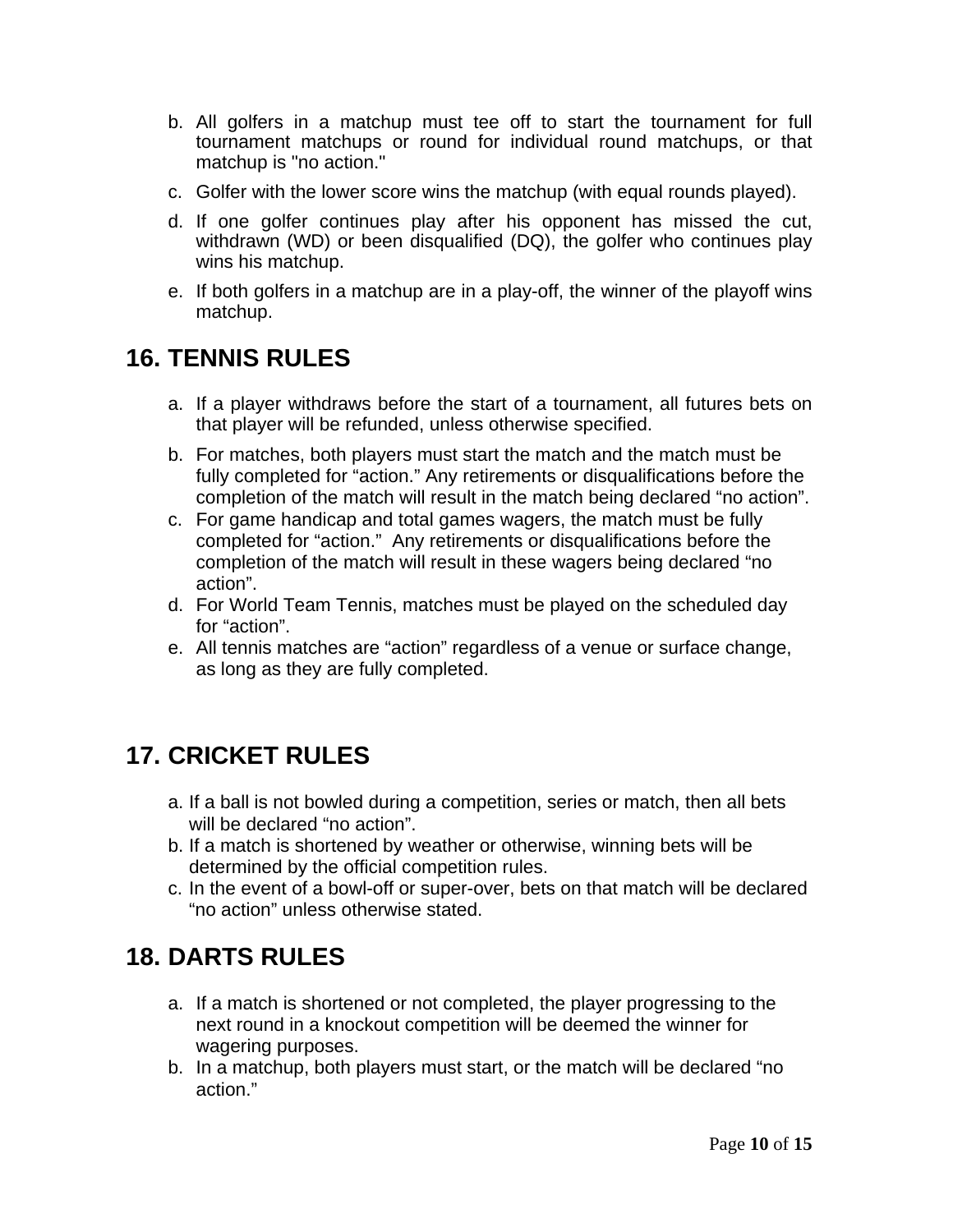# **19. PARLAY RULES**

- a. Parlay tickets consisting of all football and/or basketball wagers laying 11/10 pay in accordance with the pay table.
- b. Parlay tickets consisting of all money line wagers are determined using standard money line calculations.
- c. Combination parlays are figured by first referring to the pay table, then applying the result to the standard money line calculations.
- d. Final calculations are rounded down to the nickel.
- e. Off-the-board maximum money line parlay payoff limit is 720-1.
- f. Parlay and Teaser pay tables will be available in the sports book.

# **20. PARLAY CARD RULES**

See reverse side of parlay card for rules

#### **21. NON-PARI-MUTUEL RACE RULES AND LIMITS**

- 1. Races must go on the track and date scheduled, unless otherwise specified or the wagers considered "no action".
- 2. Odds are subject to change and winning tickets are paid based on host track mutuels or Fixed Odd Wagers.
- 3. Tickets go as written regardless of any change in jockey.
- 4. Official results will be determined by the host track on the day of the race or fixed odds and will be considered as final by management for wagering purposes. Any subsequently overturned decisions will be disregarded.
- 5. Tickets will not be altered or voided prior to post time except at the discretion of management and with approval of both parties.
- 6. Entries and field horses go as one unless otherwise specified.

#### **WIN, PLACE, AND SHOW WAGERING**

We pay full track odds on all tracks, unless otherwise specified.

#### **DAILY DOUBLES**

Daily Double payout odds limited to 150-1. In the event of a scratched horse, the wager will be refunded.

#### **PICK 3**

Pick 3 payout odds limited to 300-1. In the event of a scratched horse, the post time favorite will be substituted in place of the scratched horse.

#### **EXACTAS**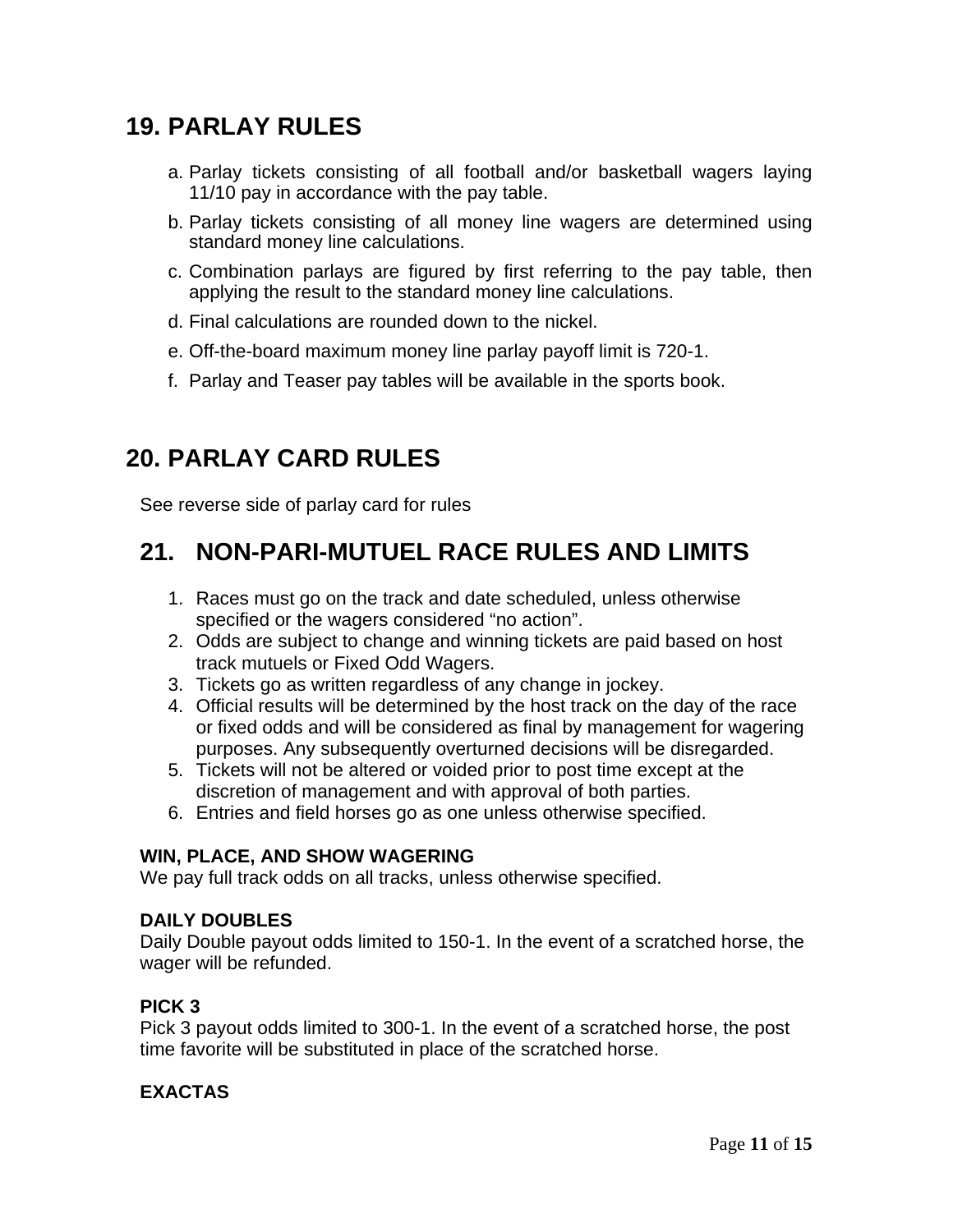Exacta payout odds limited to 150-1. In the event of a scratched horse, the wager will be refunded.

#### **TRIFECTAS**

.

Trifecta payout odds limited to 500-1. In the event of a late scratch, the wager will be refunded for that particular combination. Dead heats are handled as follows:

- Dead Heat for Win: You must have both horses in the dead heat for win along with the show horse to have a winning trifecta. In the event you had the three horses boxed, you have the trifecta payoff twice. The same would apply to dead heats for place and show.
- Dead Heat for Place: The winning horse with both place horses.
- Dead Heat for Show: Win horse, place horse, and one of the show horses.

# **INPLAY SPECIFIC RULES**

### **22. INPLAY WAGERS**

- a. When wagering on "InPlay", if the price or line has moved against the player's request, the wager will not be consummated but instead will be re-offered at the new odds.
- b. When wagering on "InPlay", if the price or line has moved in the player's favor, the wager will be automatically consummated at the improved odds without notification to the player of the improved price.

### **23. PRO FOOTBALL/COLLEGE FOOTBALL**

- a. Overtime counts unless otherwise specified. Overtime will not count in any bets involving specific halves or quarters.
- b. Wagers for all full-game markets stand providing at least 55 minutes of play have taken place and an official result is declared, unless otherwise specified.
- c. Wagers for all partial-game markets are action upon the completion of the specified period. For example, a  $1<sup>st</sup>$  half wager is action if a game is postponed in the  $2^{nd}$  half; whereas a  $4^{th}$  quarter wager is void if the game is postponed in the  $4<sup>th</sup>$  quarter.
- d. Unless odds are quoted for a tie, any market in which the result is a wagering tie will be refunded.

# **24. PRO BASKETBALL/COLLEGE BASKETBALL**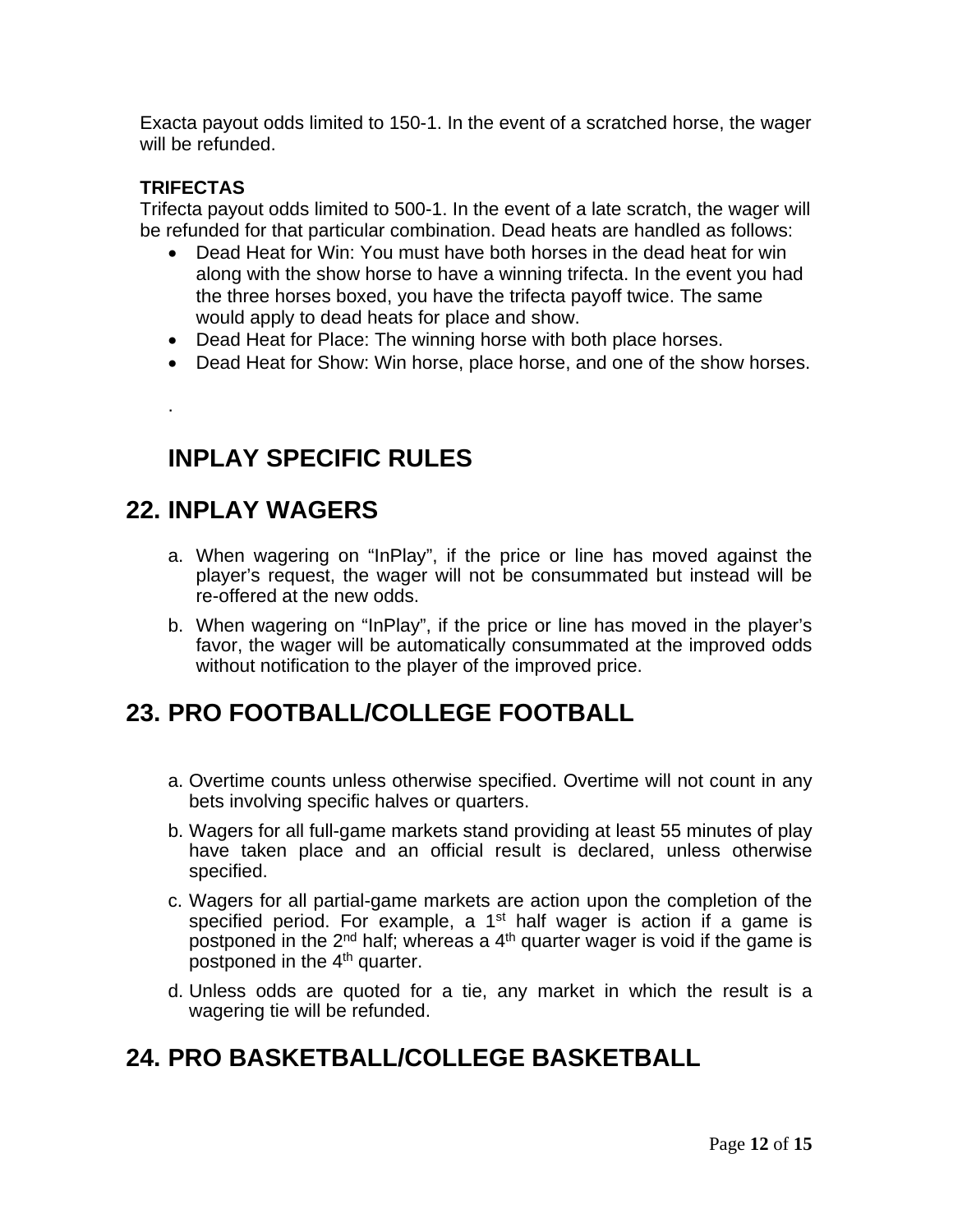- a. Overtime counts unless otherwise specified.
- b. All basketball games must be fully completed for full-game wagers to be considered action. Any games cancelled or postponed before completion will be void.
- c. Any part-game wagers are action upon completion of the specified period. For example, a 1<sup>st</sup> quarter wager in a game postponed in the  $2<sup>nd</sup>$  half is action; whereas a  $3<sup>rd</sup>$  quarter wager in a game postponed during the  $3<sup>rd</sup>$ quarter is void.
- d. Unless odds are quoted for a tie, any market where the result is a wagering tie will be refunded.

# **25. BASEBALL**

- a. For all full-game wagers on baseball the game must go at least the regulation nine innings (eight and one-half if the home team is ahead) for a scheduled nine-inning game and seven innings (six and one half if the home team is ahead) for a scheduled seven-inning game for action.
- b. For all specific inning or combined inning (e.g. first 5 innings) wagering on baseball, the specified inning or period must have been completed for action. For example, a wager on a run being scored in the 5<sup>th</sup> Inning where a game is postponed in the  $7<sup>th</sup>$  is action; whereas if the game were to be called at any time during the  $5<sup>th</sup>$ , the wager is void (regardless if a run has already been scored).
- c. For specific yes-no on a run being scored in a particular inning, the FULL inning must be completed for "action".
- d. Unless odds are quoted for a tie, any market where the result is a wagering tie will be refunded.

### **26. HOCKEY**

- a. Wagers for all full-game markets stand providing at least 55 minutes of play have taken place and an official result is declared, unless otherwise specified.
- b. Wagers for all part-game markets are action upon the completion of the specified period. For example, a 1<sup>st</sup> period wager is action if a game is postponed in the 3<sup>rd</sup> period; whereas a 2<sup>nd</sup> period wager is void if the game is postponed in the  $2<sup>nd</sup>$  period.
- c. Unless odds are quoted for a tie, any market where the result is a wagering tie will be refunded.

# **27. SOCCER**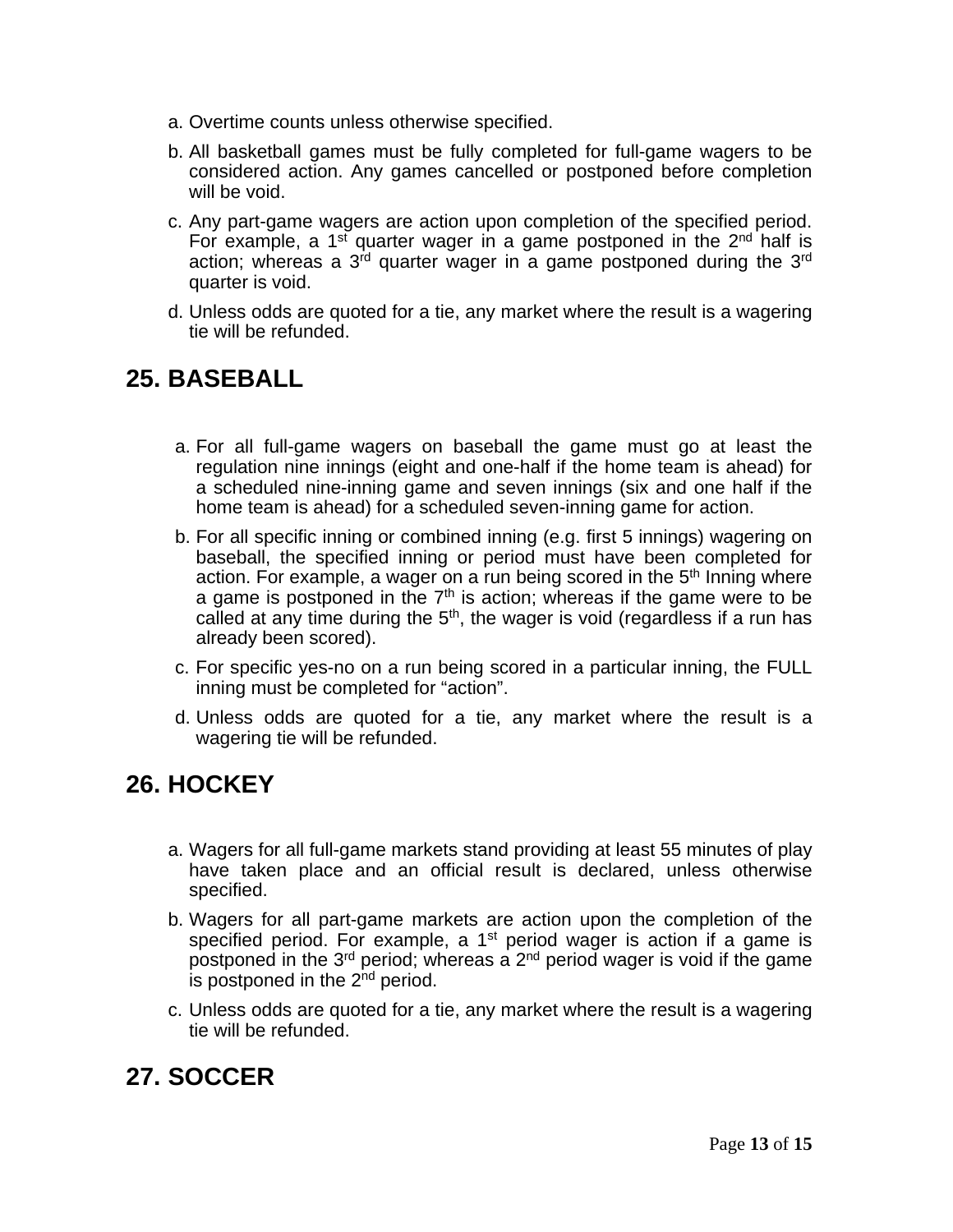- a. For all soccer betting, unless otherwise specified, the score at the end of regulation time (90 minutes plus injury time minutes) will be deemed the final score and used to settle all markets. Goals scored in "extra time" or during "penalty kick shootouts" do not count.
- b. Bets for all markets stand provided the game goes at least 90 minutes and an official result is declared, unless otherwise specified.
- c. Unless odds are quoted for a draw or tie, any market where the result is a wagering tie will be refunded. For example, when betting on MONEY LINE LIVE, the draw or tie option is deemed the winner in the event of a drawn game.

#### **28. TENNIS**

- a. If a player retires or is disqualified from a match; all wagers placed on fullgame markets are void.
- b. If a match is suspended after play has commenced, all full-game wagers are action if the match is completed within one-week. If a suspended game is not rescheduled or the scheduled number of sets not completed within one week, wagers are void.
- c. For partial-match wagering (e.g. game and set betting), wagers are considered action upon the completion of the specified period; for example, 1<sup>st</sup> set wagers are action upon the completion of the 1<sup>st</sup> set.

### **29. PAYOUT**

#### **Calculations for wager types are as follows:**

- a. Money line payoff The money line is expressed as a three-digit number. For example,
- b. -150 means a player must bet \$150 for every \$100 they wish to win, and multiples thereof. Or, +140 means a player will win \$140 for every \$100 bet.
- c. Point spread payoff Bets on the point spread are offered at 11 to 10 odds, unless otherwise stated. For example, a player must bet \$11 to win \$10, or \$110 to win \$100.
- d. Parlay payoff Please see the off the board parlay and teaser odds chart, posted next to the House Rules. In the event of a void leg or wagering tie within a parlay, the parlay reduces to the next lowest amount of legs.
- e. Teaser payoff Please see the off the board teaser and teaser odds chart, posted next to the House Rules.